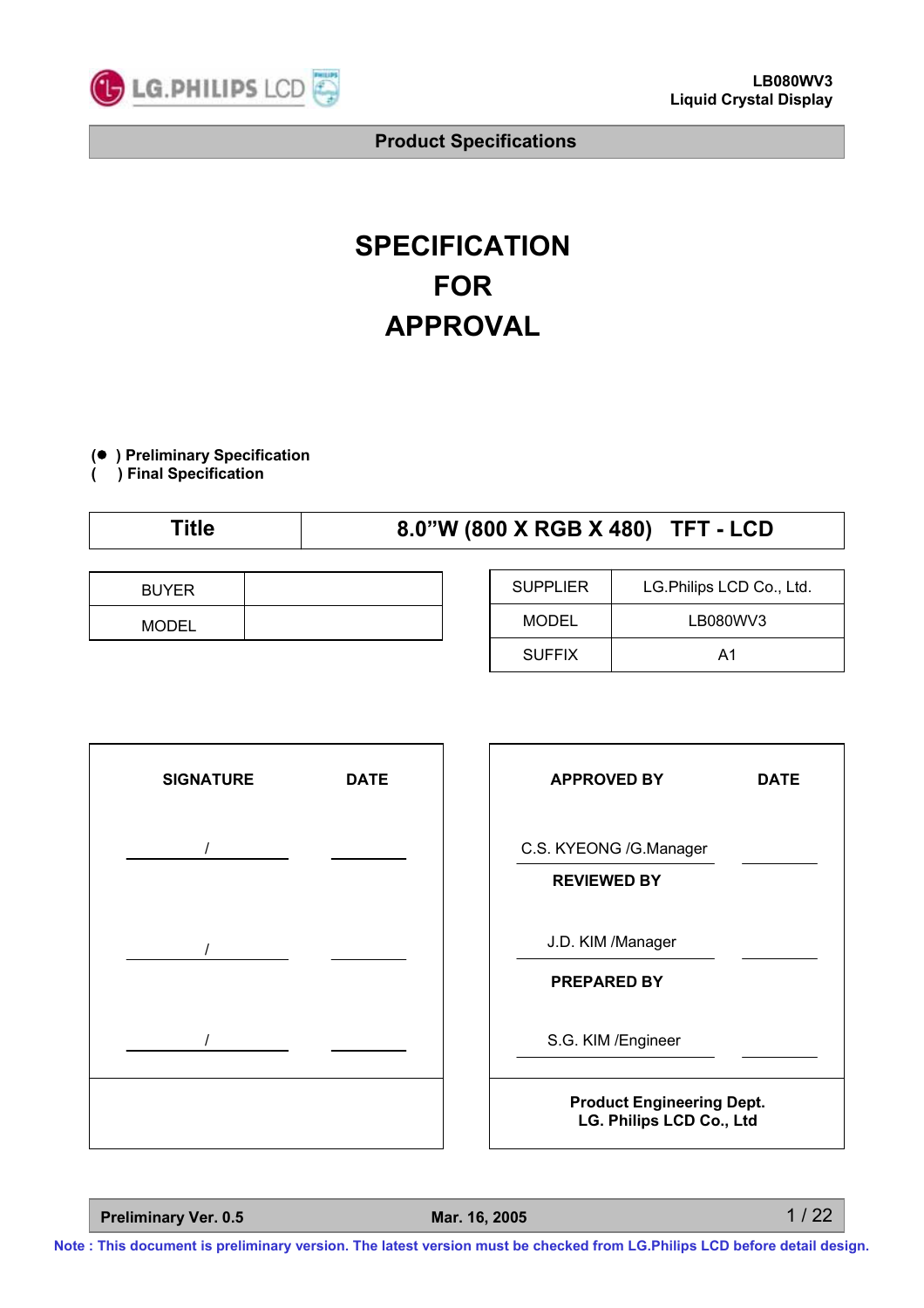

# **CONTENTS**

| NO.            | <b>ITEM</b>                       | <b>PAGE</b>    |
|----------------|-----------------------------------|----------------|
| 0              | <b>Record of Revisions</b>        | 3              |
| 1              | Summary                           | 4              |
| $\overline{2}$ | <b>Features</b>                   | 4              |
| 3              | <b>General Specifications</b>     | 5              |
| 4              | <b>Absolute Maximum Ratings</b>   | 6              |
| 5              | <b>Electrical Specifications</b>  | $\overline{7}$ |
| 6              | Electro-optical Characteristics   | 12             |
| 7              | <b>Mechanical Characteristics</b> | 15             |
| 8              | <b>Reliability Test</b>           | 18             |
| 9              | <b>International Standards</b>    | 19             |
| 10             | Packing                           | 20             |
| 11             | Precautions                       | 21             |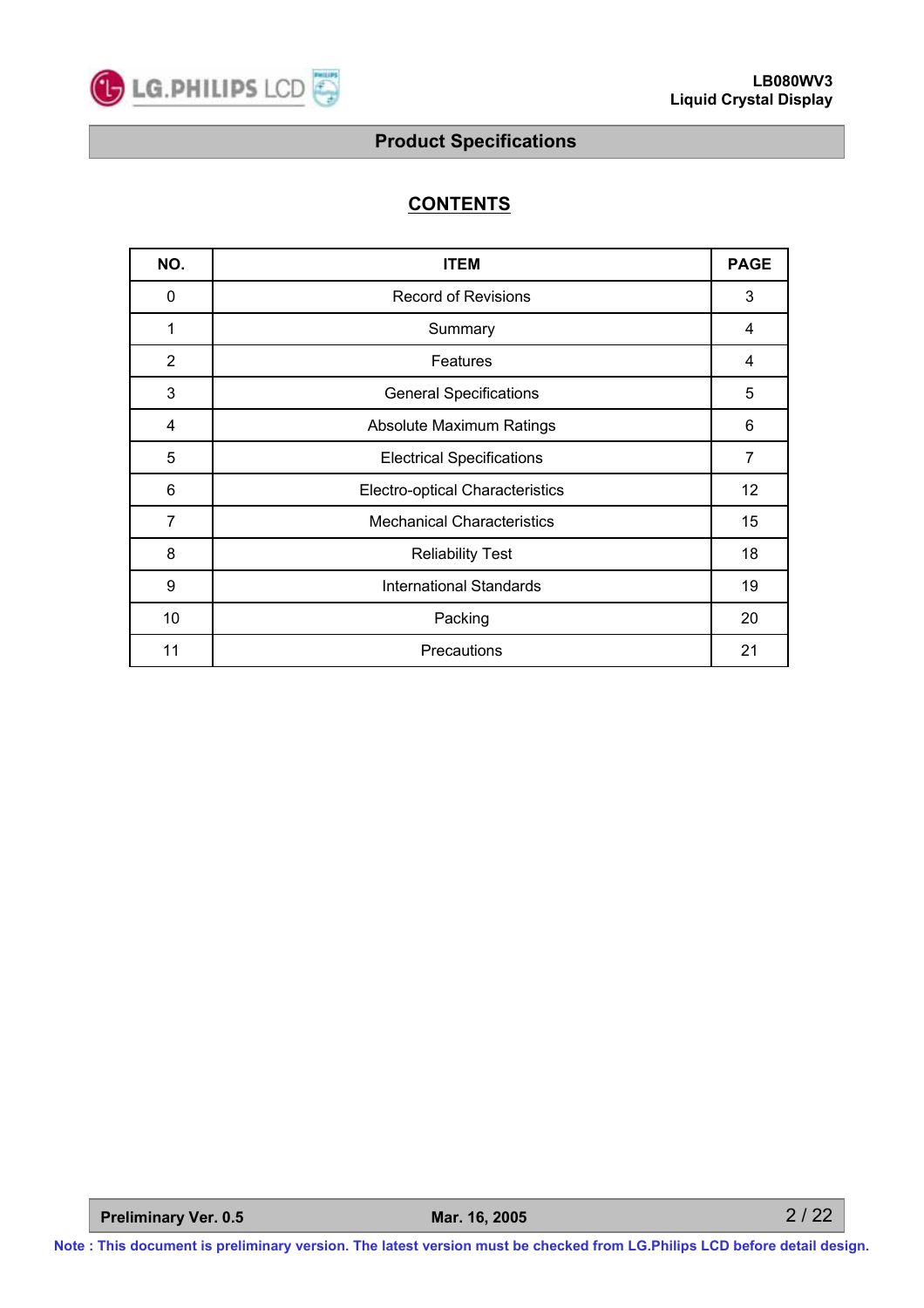

### **RECORD OF REVISIONS**

| <b>Revision No.</b> | <b>Revision Date</b> | Page  | <b>Summary</b>                                                                                                                                                                                             |
|---------------------|----------------------|-------|------------------------------------------------------------------------------------------------------------------------------------------------------------------------------------------------------------|
| 0.0                 | Apr. 27, 2004        |       | First Draft (Preliminary)                                                                                                                                                                                  |
| 0.1                 | May.04.2004          |       | Misprinted characters<br>[ Correction ]                                                                                                                                                                    |
| 0.2                 | July.18.2004         | 2     | Contents page change                                                                                                                                                                                       |
|                     |                      | 4     | Block diagram change                                                                                                                                                                                       |
|                     |                      | 5     | Power consumption change: $9.2W(Typ) \rightarrow 8.84W(Typ)$                                                                                                                                               |
|                     |                      | 6     | Psychrometric chart add                                                                                                                                                                                    |
|                     |                      | 8     | Electrical Characteristics parameter add & change                                                                                                                                                          |
|                     |                      | 9     | CVBS timing diagram add                                                                                                                                                                                    |
|                     |                      | 11    | MICOM reset point change in the Power Supply Input Sequence diagram                                                                                                                                        |
|                     |                      | 12    | Photo detector change PR-705 $\rightarrow$ PR-650                                                                                                                                                          |
| 0.3                 | Aug.24.2004          | 8     | Electrical Characteristics timing parameter change                                                                                                                                                         |
|                     |                      | 9     | CVBS timing diagram change                                                                                                                                                                                 |
|                     |                      | 16,17 | Mechanical drawing update                                                                                                                                                                                  |
| 0.4                 | Mar. 16.2005         | 6     | Add note "Meets GMW3097(rev4) Load dump spec"                                                                                                                                                              |
|                     |                      | 8     | CVBS amplitude & sync level values change for NTSC & PAL standard format                                                                                                                                   |
|                     |                      | 9     | Note2 condition change :<br>"Vidoe- = $0$ " $\rightarrow$ "This is CVBS Standard Format when system output Impedance is 75 $\Omega$ "                                                                      |
|                     |                      | 9     | CVBS timing diagram change because CVBS level value change (refer page 8)                                                                                                                                  |
|                     |                      | 9,11  | Unify the name: Power_ON/OFF $\rightarrow$ Display Enable                                                                                                                                                  |
|                     |                      | 10    | Display mode description change : Reserved $\rightarrow$ Display version                                                                                                                                   |
|                     |                      | 12    | Gy (Green Color Coordinates) values change: Typ 0.575 $\rightarrow$ 0.565                                                                                                                                  |
|                     |                      | 12    | Measuring conditions update : Pattern generator & CVBS format add                                                                                                                                          |
|                     |                      | 12    | Misprinted character correction : y axis, down ( $\phi$ =270°) minimum value (40 $\rightarrow$ 30)                                                                                                         |
|                     |                      |       | because minimum value was misprinted equally to typical value.                                                                                                                                             |
|                     |                      | 17    | Conducting tape shape change on FPC (details compare with Ver 0.3)                                                                                                                                         |
| 0.5                 | Apr.19.2005          | 17    | Conducting tape width increase ("L" bending type), cover bottom screw one point<br>add(4points $\rightarrow$ 5points) & small holes on cover bottom position change<br>because EMI characteristic improve. |
|                     |                      |       |                                                                                                                                                                                                            |
|                     |                      |       |                                                                                                                                                                                                            |
|                     |                      |       |                                                                                                                                                                                                            |
|                     |                      |       |                                                                                                                                                                                                            |
|                     |                      |       |                                                                                                                                                                                                            |
|                     |                      |       |                                                                                                                                                                                                            |

**Preliminary Ver. 0.5 Mar. 16, 2005**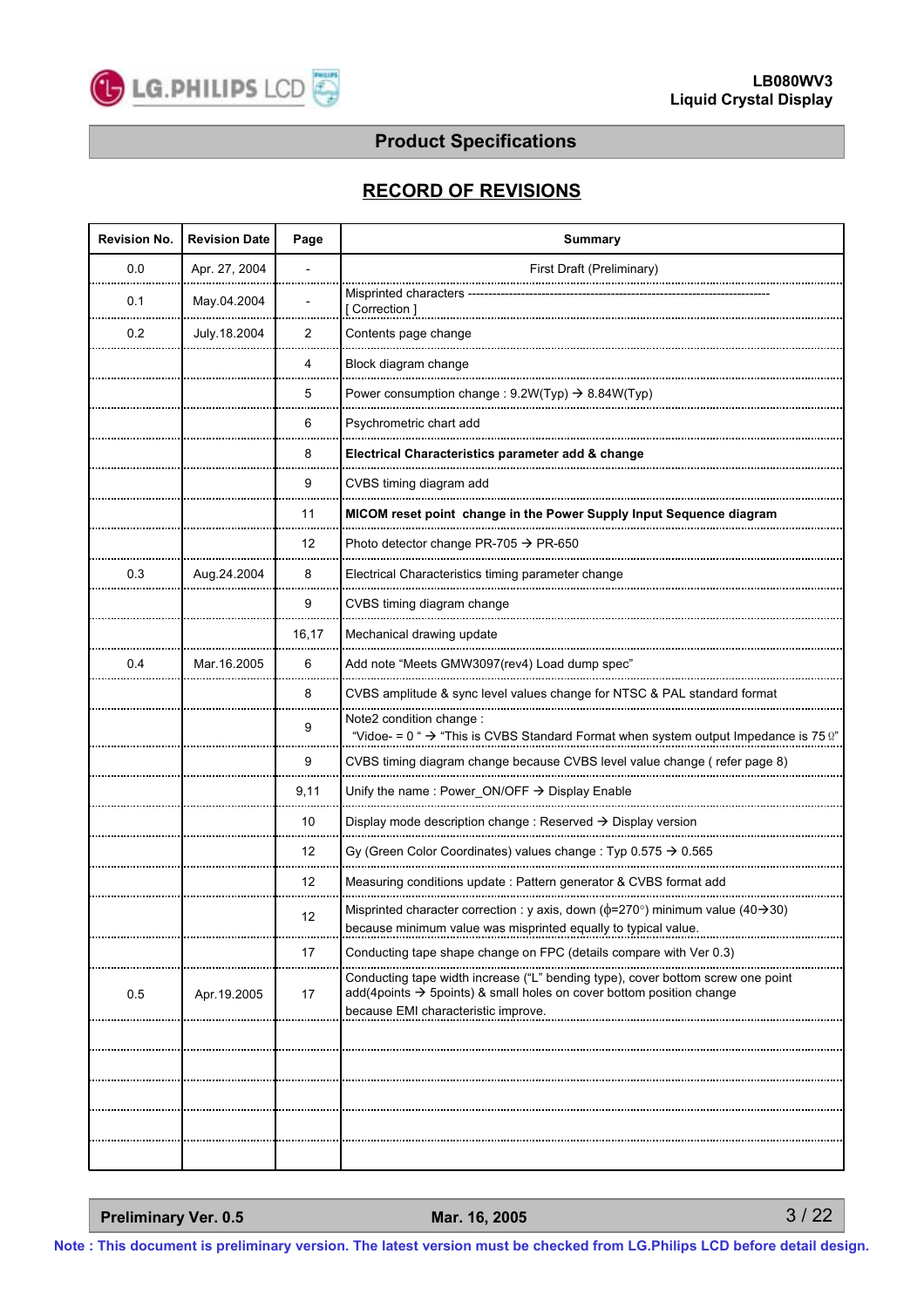

#### **1. Summary**

This module utilizes amorphous silicon thin film transistors and a aspect ratio of 16:9. The 8.0" active matrix liquid crystal display allows 262,144 colors to be displayed by Analog-to-Digital conversion of Composite Video signal input.

The applications are not only RSE(Rear Seat Entertainment) for a vehicle, but also display for Car Navigation system, multimedia applications and other AV systems.

#### **2. Features**

- Applying a panel with aspect ratio of 16:9, which makes the module suitable for use in wide-screen systems such as DVD player.
- The 8.0" screen produces a high resolution image that is composed of 384,000 RGB pixel elements in a stripe arrangement.
- Technology of wide viewing angle is employed.
- By adopting an active matrix drive, high contrast picture or image is realized.
- By using of COG mounting technology, the module became thin, light and compact.



**Preliminary Ver. 0.5 Mar. 16, 2005**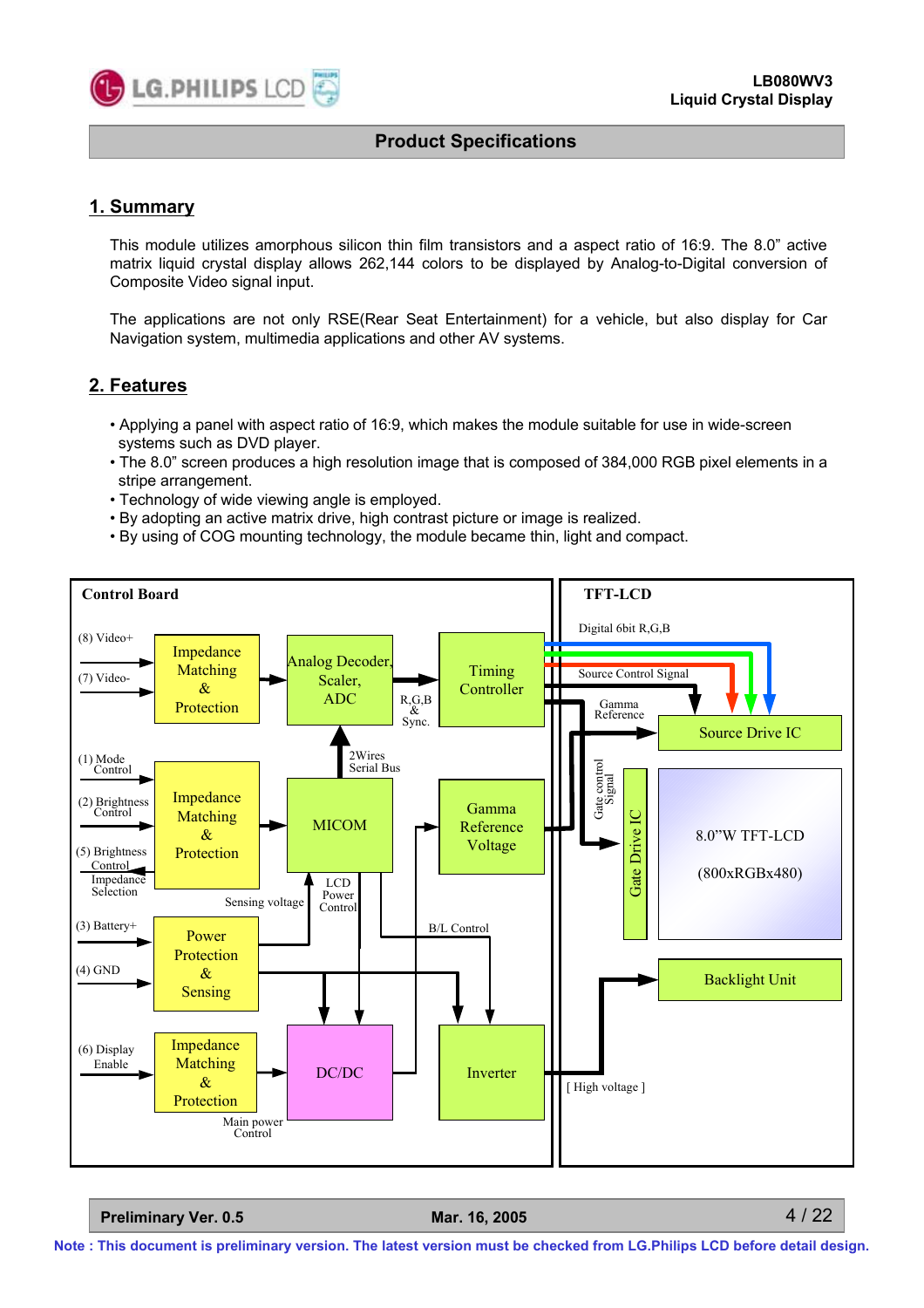

# **3. General Specification**

| <b>CHARACTERISTIC ITEMS</b>   | <b>SPECIFICATION</b>                             |
|-------------------------------|--------------------------------------------------|
| Input Signal(Video)           | Composite Video (Except SECAM)                   |
| Active Screen Size (Diagonal) | 8.0" (20.27cm), 176.64mm (H) $X$ 99.36mm (V)     |
| <b>Pixel Format</b>           | 800(H) X 3(R,G,B) X 480(V), BGR vertical stripes |
|                               | a-Si TFT active matrix                           |
| <b>Display Technology</b>     | Normally White, Transmitting mode                |
| <b>Outline Dimension</b>      | 198mm (H) X 117mm (V) X 16.0mm (T) (Typ.)        |
| <b>Main Viewing Direction</b> | 12 o'clock [Direction]                           |
| <b>Pixel Pitch</b>            | 0.2208 mm $\times$ 0.2070 mm                     |
| <b>Display Modes</b>          | Normal(4:3), Full(16:9), Zoom(Vertical)          |
| Luminance, white              | 400 cd/m <sup>2</sup> (Typ.)                     |
| Power Consumption (with CCFL) | 8.84 Watts (Typ.)                                |
| Weight                        | 420g (Max.)                                      |
| <b>Backlight</b>              | 1 CCFL (L Type)                                  |
| <b>Surface Treatment</b>      | <b>Anti-Glare Treatment</b>                      |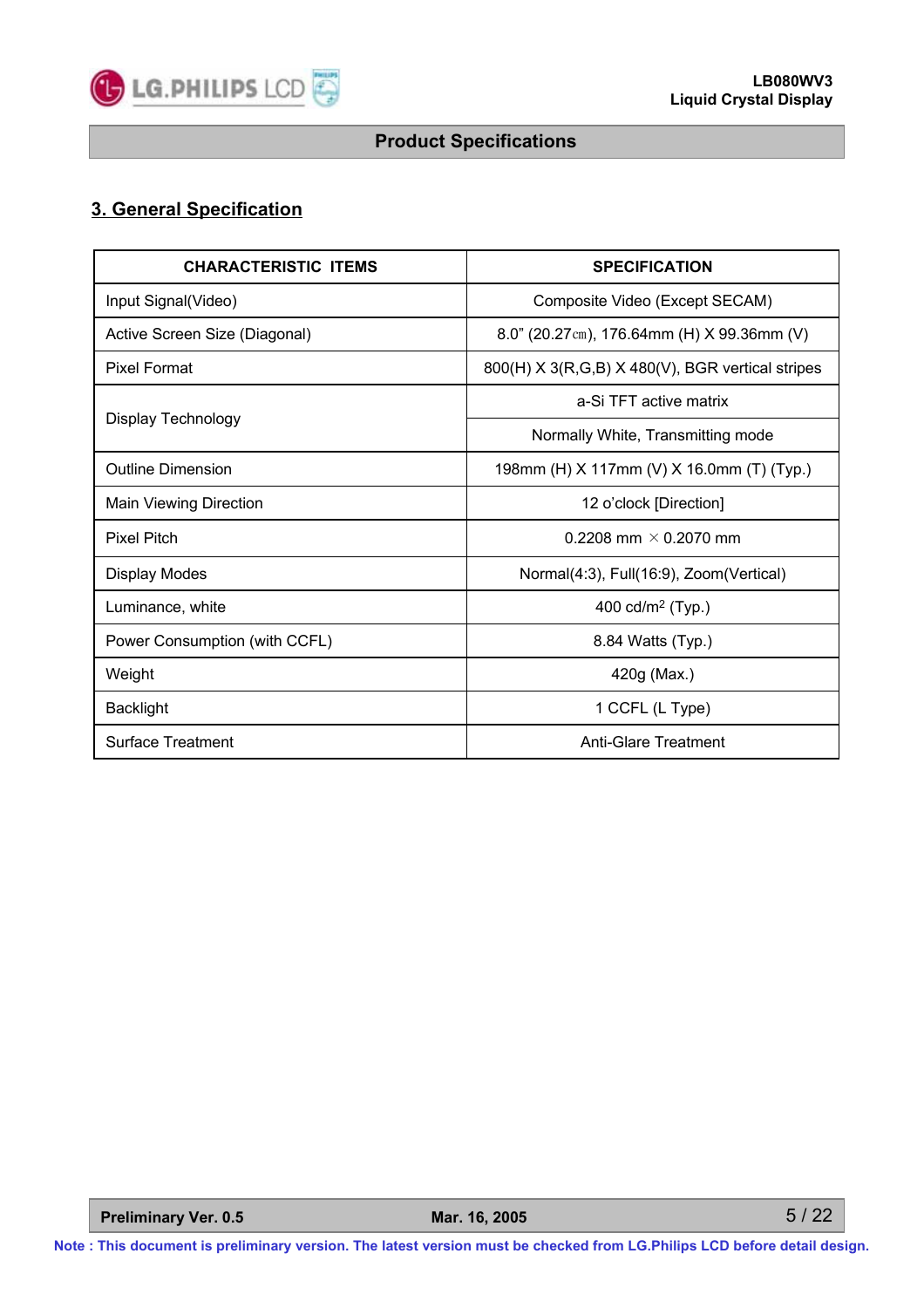

#### **4. Absolute Maximum Rating**

The followings are maximum values which, if exceeded, may cause malfunction or damage to the Module.

| <b>Parameter</b>     |                                                        | <b>Symbol</b>              | <b>Condition</b>                    | Min.          | <b>Unit</b><br>Max. |               | <b>Notes</b> |
|----------------------|--------------------------------------------------------|----------------------------|-------------------------------------|---------------|---------------------|---------------|--------------|
| Power Supply Voltage |                                                        | <b>VBAT</b>                | $T_a = 25^\circ \text{C}$<br>$-0.3$ |               | 22.0                | Vdc           |              |
| <b>CVBS</b>          |                                                        | Video+                     | Input<br>impedance<br><b>75</b> Ω   |               | 1.5<br>$Vp-p$       |               |              |
| Storage Temperature  |                                                        | $\mathsf{T}_{\texttt{ST}}$ | -40                                 |               | 85                  | $\mathcal{C}$ | 2            |
| Operating            | Surface<br>$T_{\mathsf{P}}$<br>85<br>$-30$<br>of Panel |                            |                                     | $\mathcal{C}$ | 2,3                 |               |              |
| Temperature          | Ambient                                                | Ta                         |                                     | $-30$         | 70                  | $\mathcal{C}$ | 2,3,4        |

Notes :

- 1. Meets GMW3097(rev4) Load dump spec.
- 2. Maximum wet-bulb temperature is 58℃ . Condensation of dew must be avoided, because it may cause electrical current leakage, and deterioration of performance and quality.
- 3. The operating temperature means that LCD Module guarantees operation of the circuit. All the contents of Electro-optical specifications are guaranteed under the room temperature condition.
- 4. This temperature is ambient temperature with regard to the heat which is generated under operation of circuit and backlight on.(reference value)

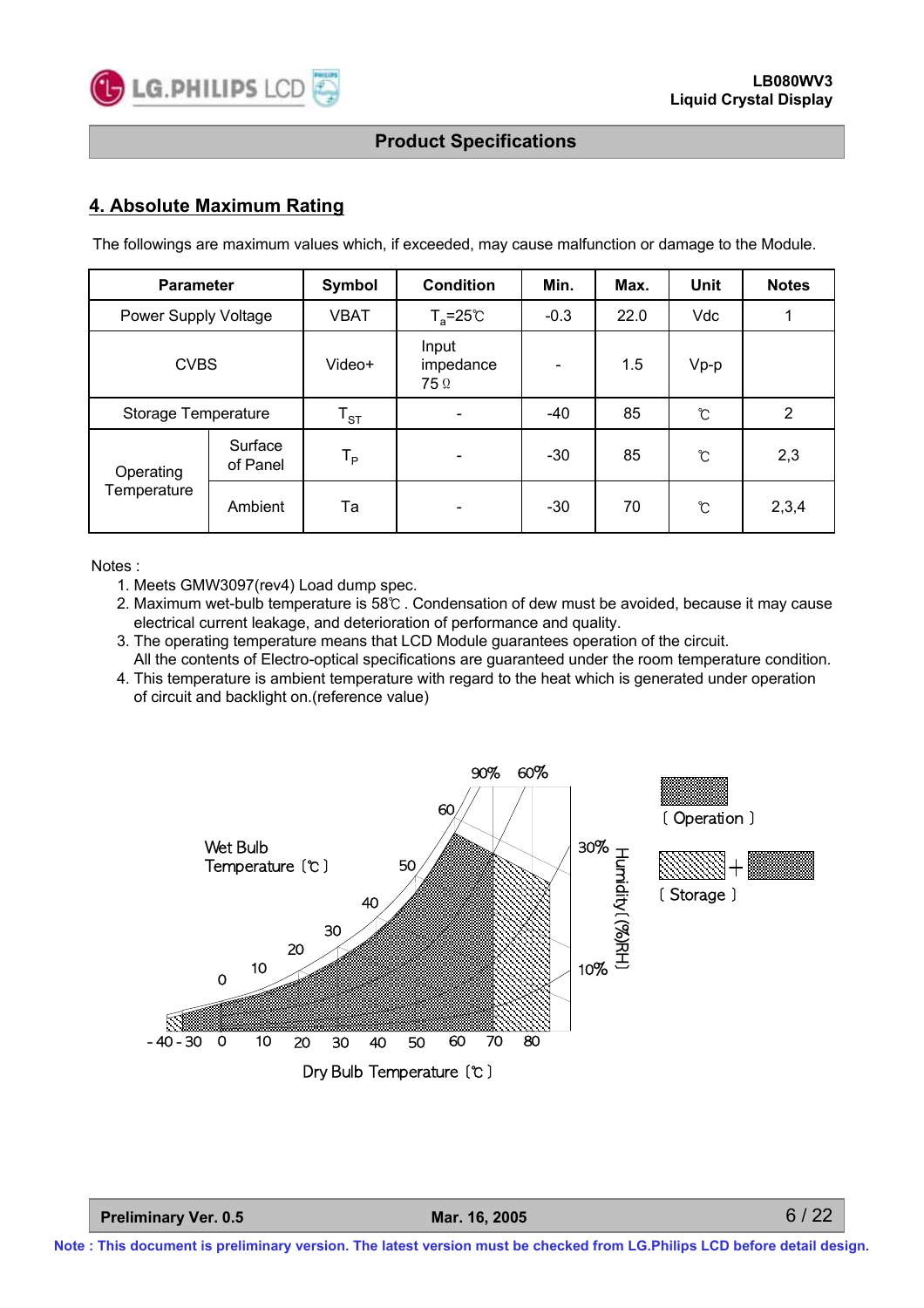

#### **5. Electrical Specifications**

#### **5-1. Interface (Input terminal)**

This LCD uses an 8 pin connector , which is used for the module operation, as an interface connection. The model name is **IP254-L08B-C51** manufactured by Uju Electronics. The matching connector is a model **CD-104257** manufactured by AMP.

| Pin No.        | <b>Pin Name</b>                                  | <b>I/O</b>                                                                                                                                     | <b>Description</b>                                                                                                                                              | <b>Notes</b> |
|----------------|--------------------------------------------------|------------------------------------------------------------------------------------------------------------------------------------------------|-----------------------------------------------------------------------------------------------------------------------------------------------------------------|--------------|
|                | Mode Control                                     | Ι.                                                                                                                                             | Display Mode Control                                                                                                                                            | Sec. 5-3     |
| $\overline{2}$ | <b>Brightness Control</b>                        | L                                                                                                                                              | <b>Brightness Control</b>                                                                                                                                       | Sec. 5-4     |
| 3              | Battery+                                         | L                                                                                                                                              | Power Supply                                                                                                                                                    |              |
| 4              | <b>GND</b>                                       | L                                                                                                                                              | Power ground                                                                                                                                                    |              |
| 5              | <b>Brightness Control</b><br>Impedance Selection |                                                                                                                                                | Impedance selection of Brightness Control input<br>signal line for Single or Dual Display<br>- Hi-Z(Floating): For Single Display<br>- Ground: For Dual Display |              |
| 6              | Display Enable                                   | Display Enable Signal<br>- Display Enable : $V_{DE}$ = VBAT<br>- Display Disable : $V_{DE}$ = Hi-Z(Float)<br>(LCD Module Internally pull-down) |                                                                                                                                                                 |              |
| 7              | Video-                                           | L                                                                                                                                              | Composite video signal ground                                                                                                                                   |              |
| 8              | Video+                                           |                                                                                                                                                | Composite video signal(CVBS)                                                                                                                                    |              |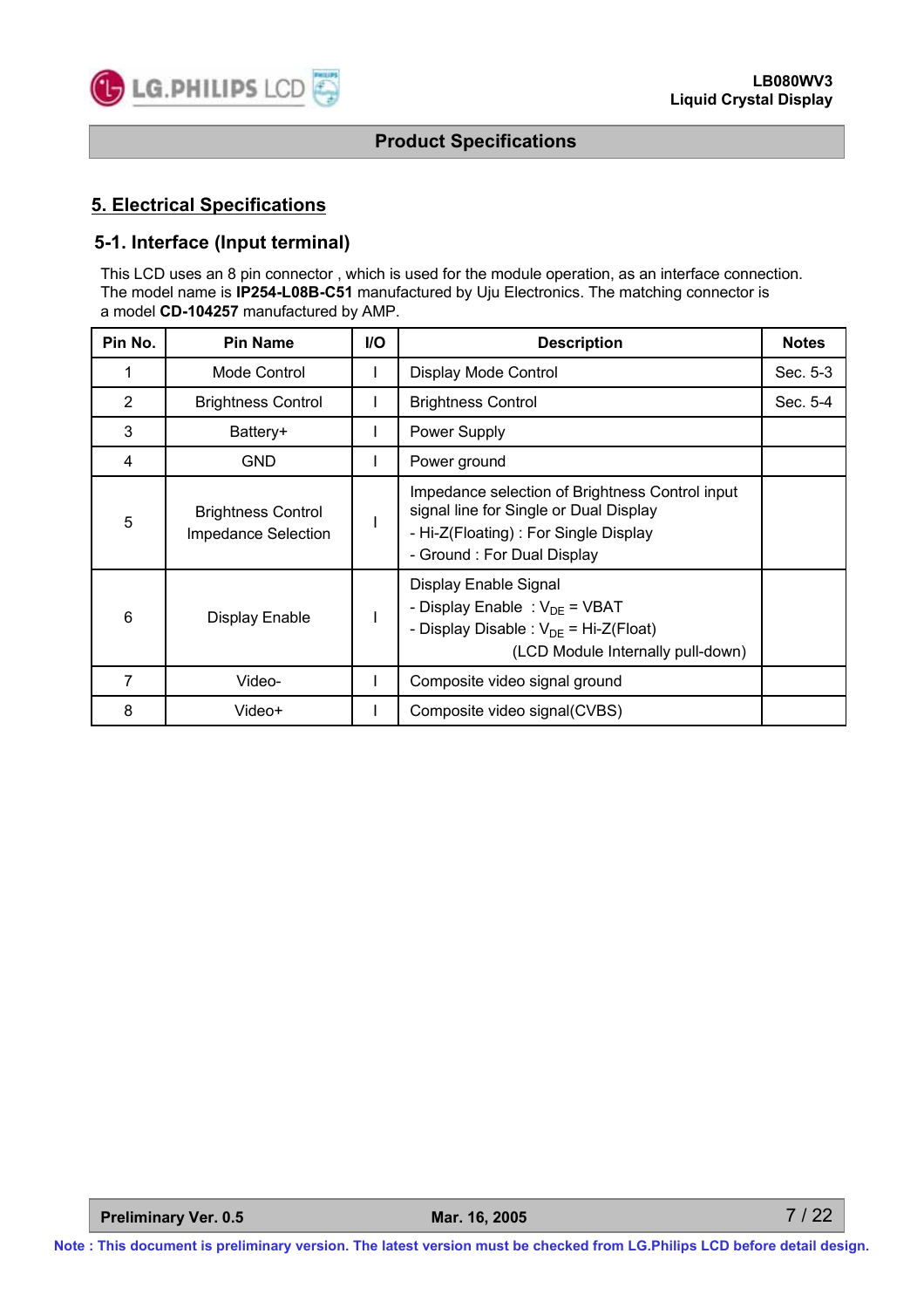

**@Ta=25**

# **Product Specifications**

# **5-2. Electrical Characteristics**

**Recommended operating conditions**

| <b>Parameter</b>                                |                |            |                                  | <b>Values</b>  |                |                          | <b>Notes</b>               |                |
|-------------------------------------------------|----------------|------------|----------------------------------|----------------|----------------|--------------------------|----------------------------|----------------|
|                                                 |                |            | Symbol                           | Min.           | Typ.           | Max.                     | Unit                       |                |
| Power Supply Input Voltage<br>$(A$ Battery+ $)$ |                |            | <b>VBAT</b>                      | 9.0            | 13.2           | 16.0                     | $V_{DC}$                   | 1              |
| Display Enable Input Voltage                    |                |            | $V_{DE}$                         | 9.0            | 13.2           | 16.0                     | $V_{DC}$                   |                |
|                                                 | <b>NTSC</b>    | Amplitude  | $V_{NTSC}$                       | 0.7            | 1.0            | 1.5                      | $Vp-p$                     | $\overline{2}$ |
| Composite                                       |                | Sync       | $V_{NSYNC}$                      | 0.19           | 0.285          | 0.43                     | Vp-p                       | $\overline{2}$ |
| Video signal                                    | PAL            | Amplitude  | $\mathsf{V}_{\mathsf{PAL}}$      | 0.7            | 1.0            | 1.5                      | $Vp-p$                     | $\overline{2}$ |
|                                                 |                | Sync       | $V_{\text{PSYNC}}$               | 0.21           | 0.3            | 0.45                     | Vp-p                       | $\overline{2}$ |
|                                                 |                | Stand-by   | <b>IBAT</b>                      | 0.05           | 0.11           | 0.25                     | mA                         | 3              |
| Power Supply<br>Input Current                   |                | B/L off    | <b>IBAT</b>                      | 25             | 40             | 70                       | mA                         | 4              |
|                                                 |                | Normal     | <b>IBAT</b>                      | 570            | 670            | 770                      | mA                         | 5              |
|                                                 | Stand-by       |            | $P_C$                            | 0.66           | 1.45           | 3.3                      | mW                         | 3              |
| Power<br>Consumption                            | B/L off        |            | $\mathsf{P}_{\mathsf{C}}$        | 0.330          | 0.528          | 0.924                    | Watts                      | 4              |
|                                                 | Normal         |            | ${\sf P}_{\sf C}$                | 7.52           | 8.84           | 10.16                    | Watts                      | 5              |
|                                                 | High Level     |            | $\mathsf{V}_{\mathsf{PWMH}}$     | 4.5            | 5.0            | 5.5                      | $\mathsf{V}_{\mathsf{DC}}$ | 6,7            |
| <b>PWM</b>                                      | Low Level      |            | $\mathsf{V}_{\mathsf{PWML}}$     | $\blacksquare$ | $\blacksquare$ | 1.2                      | $\mathsf{V}_{\mathsf{DC}}$ |                |
| Control signal                                  | Frequency      |            | $\mathsf{f}_{\mathsf{PWM}}$      | 180            | 200            | 220                      | Hz                         | 6              |
|                                                 | Duty Cycle     |            |                                  |                |                |                          | $\blacksquare$             | 6,7            |
| <b>NTSC</b>                                     |                | Frequency  | $f_{\text{VN}}$                  | 58.93          | 59.93          | 60.93                    | Hz                         | 8              |
| Vertical<br>Timing                              | Sync width     |            | t <sub>wvN</sub>                 | 2H             | ЗH             | 4H                       | us                         | 8              |
| <b>NTSC</b>                                     |                | Frequency  | $f_{HN}$                         | 15.732         | 15.734         | 15.736                   | KHz                        | 8              |
| Horizontal<br>Timing                            |                | Sync width | $\mathfrak{t}_{\text{WHN}}$      | 4.0            | 4.7            | 5.4                      | us                         | 8              |
| <b>PAL</b>                                      |                | Frequency  | $f_{VP}$                         | 49.0           | 50.0           | 51.0                     | Hz                         | 9              |
| Vertical<br>Timing                              |                | Sync width | $\mathfrak{t}_{\text{WVP}}$      | 1.5H           | 2.5H           | 3.5H                     | <b>us</b>                  | 9              |
| <b>PAL</b>                                      |                | Frequency  | $\mathsf{f}_{\mathsf{HP}}$       | 15.623         | 15.625         | 15.627                   | KHz                        | 9              |
| Horizontal<br>Timing                            |                | Sync width | $t_{\scriptscriptstyle \sf WHP}$ | 4.5            | 4.7            | 4.9                      | us                         | 9              |
|                                                 | Lamp Life Time |            | -                                | 10,000         | -              | $\overline{\phantom{a}}$ | Hours                      | 10             |

**Preliminary Ver. 0.5 Mar. 16, 2005**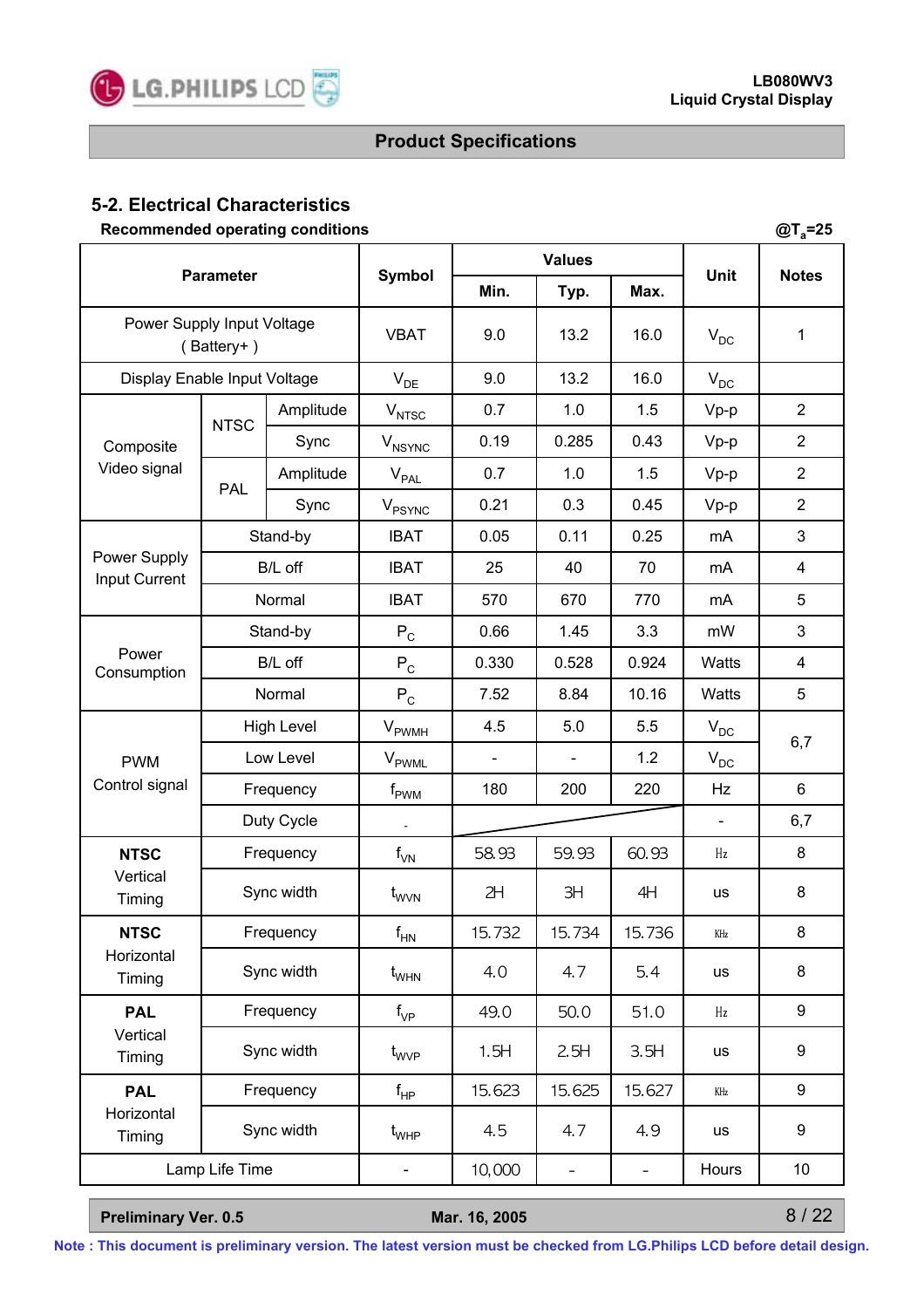

#### Notes :

- 1. If the power supply voltage exceeds this range, a LCD Module is turned off to avoid serious damage of its circuit components by force.
- 2. Condition :This is CVBS Standard Format when system output Impedance is 75Ω.
- 3. Condition : VBAT = 13.2V, Display Enable( $V_{DE}$ ) = Hi-Z(Float)
- 4. Condition : VBAT = 13.2V, Display Enable( $V_{DE}$ ) = VBAT, Mode Control signal High Duty > 87%
- 5. Condition : VBAT = 13.2V, Display Enable( $V_{\text{DE}}$ ) = VBAT,
	- display image : full black @Default brightness,
	- measure time : at least after 10 minutes from the Display enable
- 6. Display Mode Control signal, Brightness Control signal
- 7. Refer to the section 5-3 and 5-4.
- 8. NTSC-M, NTSC-J, NTSC-4.43, PAL-M, PAL-60
- 9. PAL-B,D,G,H,I, PAL-N
- 10. "Lamp Life Time" is defined as the time the lamp brightness decreases to 50% from initial brightness under continuous lighting condition, at ambient temperature 25℃ .

#### **5-2-1. CVBS standard Timing Diagram**



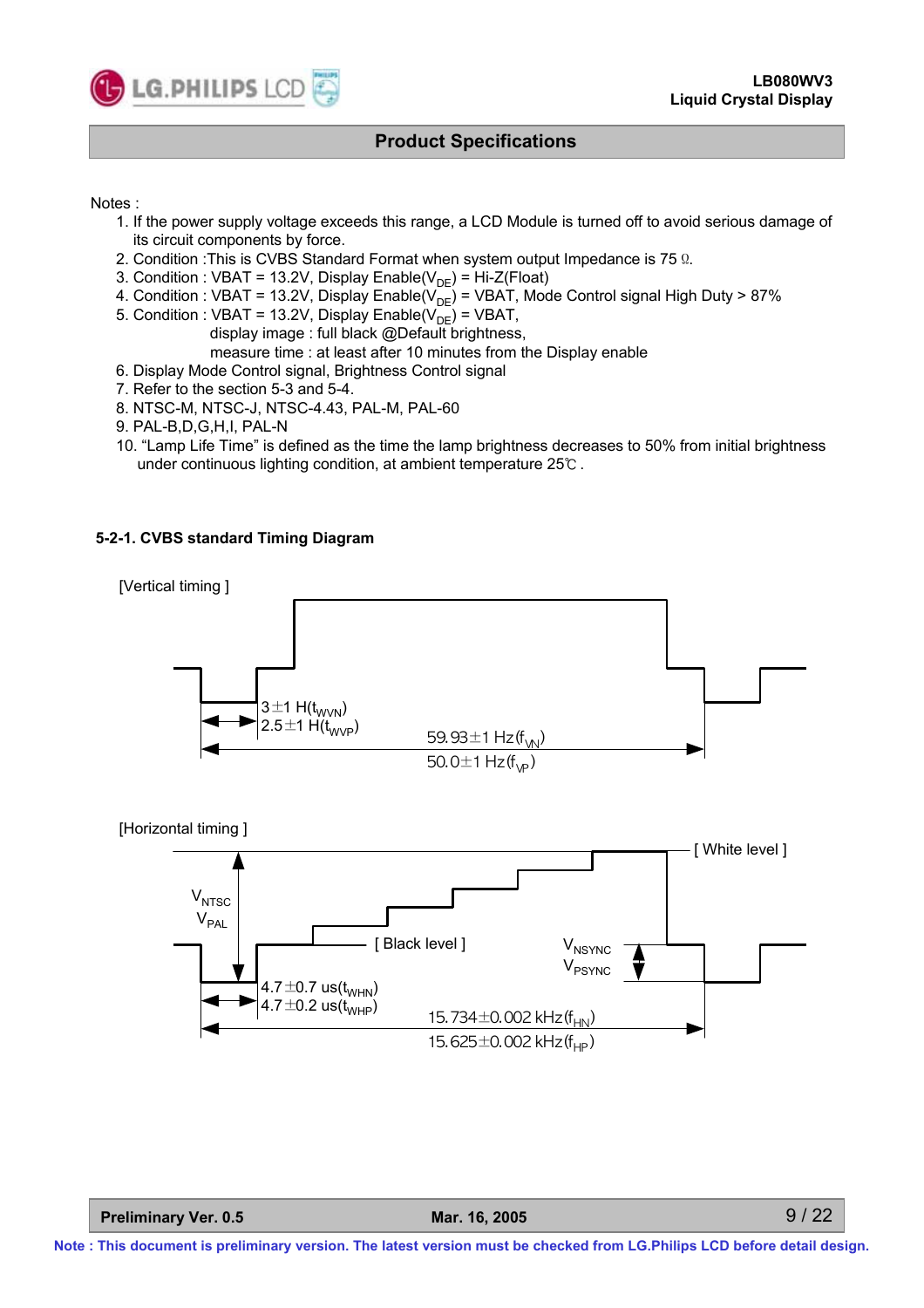

#### **5-3. Display Modes Control**

The required range of PWM frequency is **200Hz** ±**10%.** To prevent abnormal display, this PWM frequency should be kept.

| Duty Cycle(%)             | <b>Display Mode</b>  | <b>Notes</b> |  |
|---------------------------|----------------------|--------------|--|
| $0 \leq$ Duty $\leq$ 10   | Full                 | 1,5          |  |
| 12 $\leq$ Duty $\leq$ 22  | Normal               |              |  |
| $25 \leq$ Duty $\leq$ 35  | Zoom                 |              |  |
| $37 \leq$ Duty $\leq 47$  | PAL 60 Full          |              |  |
| $50 \leq$ Duty $\leq 60$  | PAL 60 Normal        |              |  |
| 62 $\leq$ Duty $\leq$ 72  | PAL 60 Zoom          |              |  |
| $75 \leq$ Duty $\leq$ 85  | Display version      | 3,5          |  |
| $87 \leq$ Duty $\leq$ 100 | <b>Backlight OFF</b> | 4,5          |  |

#### ▣ **Protection Function**

When the display mode control terminal is open circuit, short to VBAT or short to Ground, the default mode becomes Full mode.

Notes :

- 1. In these modes, the inputted video signal format is automatically detected.(Except SECAM)
- 2. These modes are only for PAL60 video format. For PAL60 format, it is recommended to use these modes.
- 3. In this mode, MICOM Firmware Version of a TFT-LCD is displayed on screen.
- 4. In this mode, backlight and LCD is turned off, but the MICOM operated.
- 5. In all of the duty cycle percentage except above each range(for example, 11%, 23%, etc.), the Display Mode does not change and preserve the previous display mode.

#### ▣ **Display Modes**

#### **Ex.) @ Video source format : 4:3**







**[ Full Mode ] [ Normal Mode ] [ Zoom Mode ]**

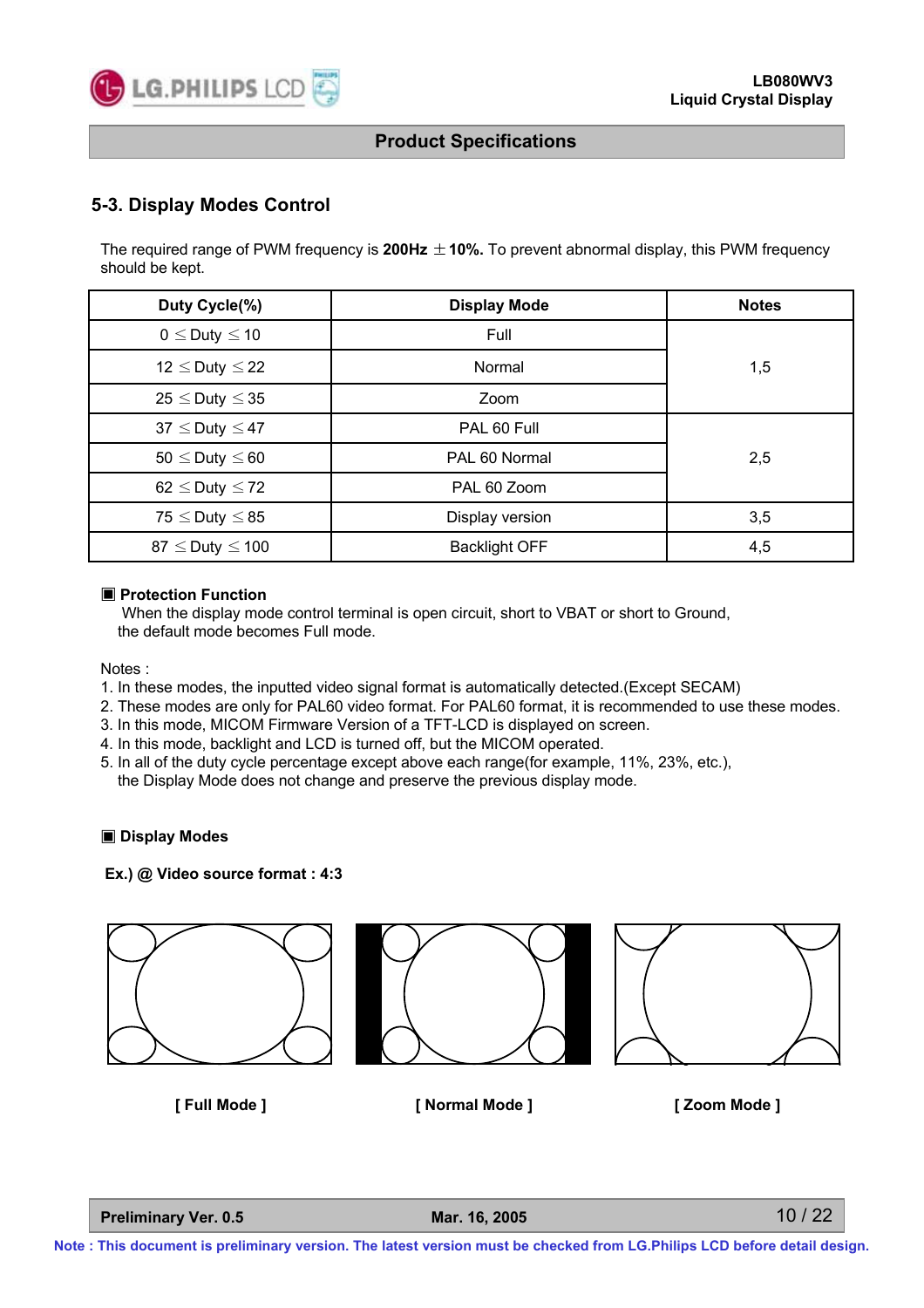

#### **5-4. Brightness Mode Control**

The brightness is controlled by R,G,B gain in the video decoder, not by backlight brightness control. The required range of PWM frequency is **200Hz** ±**10%.** To prevent abnormal display, this PWM frequency should be kept.

| Duty Cycle(%)              | <b>Brightness Mode</b>                                                      | <b>Notes</b> |
|----------------------------|-----------------------------------------------------------------------------|--------------|
| $0 \leq$ Duty $\langle 10$ | Default brightness                                                          |              |
| 10 $\leq$ Duty $\leq$ 90   | 40 Steps, 2% per step<br>- 10% : Max. brightness<br>- 90% : Min. brightness |              |
| Duty $\leq 100$<br>90      | Screen Mute                                                                 |              |

#### ▣ **Protection Function**

When the brightness control terminal is open circuit, short to VBAT or short to Ground, the brightness becomes default brightness.

Notes :

- 1. The default brightness means visually optimal brightness. All Electro-optical Characteristics are defined under the default brightness mode.
	- ( If the total brightness steps are 20 levels, default brightness is  $10<sup>th</sup>$  step.)
- 2. Because these steps have hysteresis characteristics, the duty percentage should be changed at least  $\pm$  2% to decrease/increase one brightness step. If the duty  $\pm$  1% changed, the Brightness Mode preserve the previous brightness mode.
- 3. The screen mute means that backlight is turned on and black image is displayed on panel screen.

#### **5-5. Power Supply Input Sequence**

This power input sequence should be kept to avoid abnormal image and to be an optimum operation.

- ▶ Display On : VBAT  $\rightarrow$  Video Signal  $\rightarrow$  V<sub>DE</sub> = VBAT<br>▶ Display Off : V<sub>DE</sub> = Hi-Z(Float)  $\rightarrow$  Video Signal  $\rightarrow$  '
- :  $V_{DE}$  = Hi-Z(Float)  $\rightarrow$  Video Signal  $\rightarrow$  VBAT
- $\triangleright$  Display Stand-by :  $V_{DE}^{\perp}$  = Hi-Z(Float), under the VBAT is applied.



**Preliminary Ver. 0.5 Mar. 16, 2005**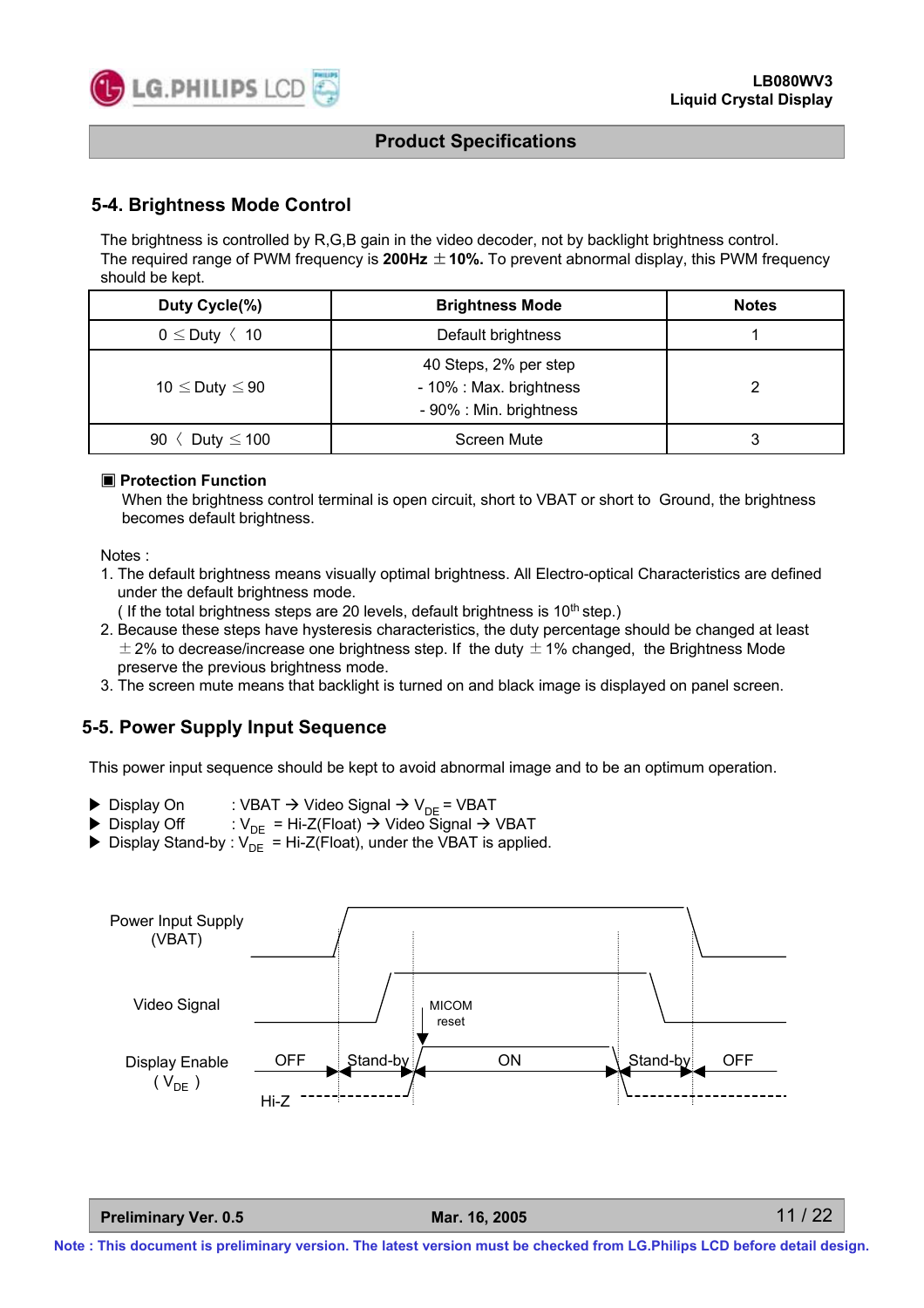

# **6. Electro-optical Characteristics @Ta=25, Default brightness Mode**

| <b>Parameter</b>         |                                               |                  | <b>Values</b> |            |            | <b>Units</b>      | <b>Notes</b>   |
|--------------------------|-----------------------------------------------|------------------|---------------|------------|------------|-------------------|----------------|
|                          |                                               | <b>Symbol</b>    | Min           | <b>Typ</b> | <b>MAx</b> |                   |                |
| <b>Contrast Ratio</b>    |                                               | <b>CR</b>        | 250           | 400        |            |                   |                |
|                          | Surface Luminance, white                      | L <sub>WH.</sub> | 320           | 400        |            | cd/m <sup>2</sup> | $\overline{2}$ |
| Luminance Variation      |                                               | $\delta$ white   |               | 1.25       | 1.40       |                   | 3              |
| Response Time            |                                               |                  |               |            |            |                   | 4              |
|                          | Rise Time                                     | $Tr_R$           |               | 10         | 20         | ms                |                |
|                          | Decay Time                                    | $Tr_{D}$         |               | 40         | 50         | ms                |                |
| <b>Color Coordinates</b> |                                               |                  |               |            |            |                   | $\overline{2}$ |
|                          | ∶Red                                          | $R_{x}$          | (0.611)       | (0.641)    | (0.671)    |                   | <b>TBD</b>     |
|                          |                                               | $R_Y$            | (0.319)       | (0.349)    | (0.379)    |                   | <b>TBD</b>     |
|                          | Green                                         | $G_X$            | (0.273)       | (0.303)    | (0.333)    |                   | <b>TBD</b>     |
|                          |                                               | $G_Y$            | (0.535)       | (0.565)    | (0.595)    |                   | <b>TBD</b>     |
|                          | <b>Blue</b>                                   | $B_X$            | (0.115)       | (0.145)    | (0.175)    |                   | <b>TBD</b>     |
|                          |                                               | $B_Y$            | (0.076)       | (0.106)    | (0.136)    |                   | <b>TBD</b>     |
|                          | : White                                       | $W_{\rm X}$      | 0.283         | 0.313      | 0.343      |                   |                |
|                          |                                               | $W_{Y}$          | 0.299         | 0.329      | 0.359      |                   |                |
| <b>Viewing Angle</b>     |                                               |                  |               |            |            |                   | 5              |
|                          | x axis, right( $\phi$ =0°)                    | $\Theta$ r       | 55            | 60         |            | degree            |                |
|                          | x axis, left ( $\phi$ =180°)                  | $\Theta$ l       | 55            | 60         |            | degree            |                |
|                          | y axis, up ( $\phi$ =90°)                     | $\theta$ u       | 45            | 50         |            | degree            |                |
|                          | y axis, down<br>$\frac{1}{2}$ ( $\phi$ =270°) | $\Theta$ d       | 30            | 40         |            | degree            |                |

#### **FIG. 1 Optical Characteristic Measurement Equipment and Method**

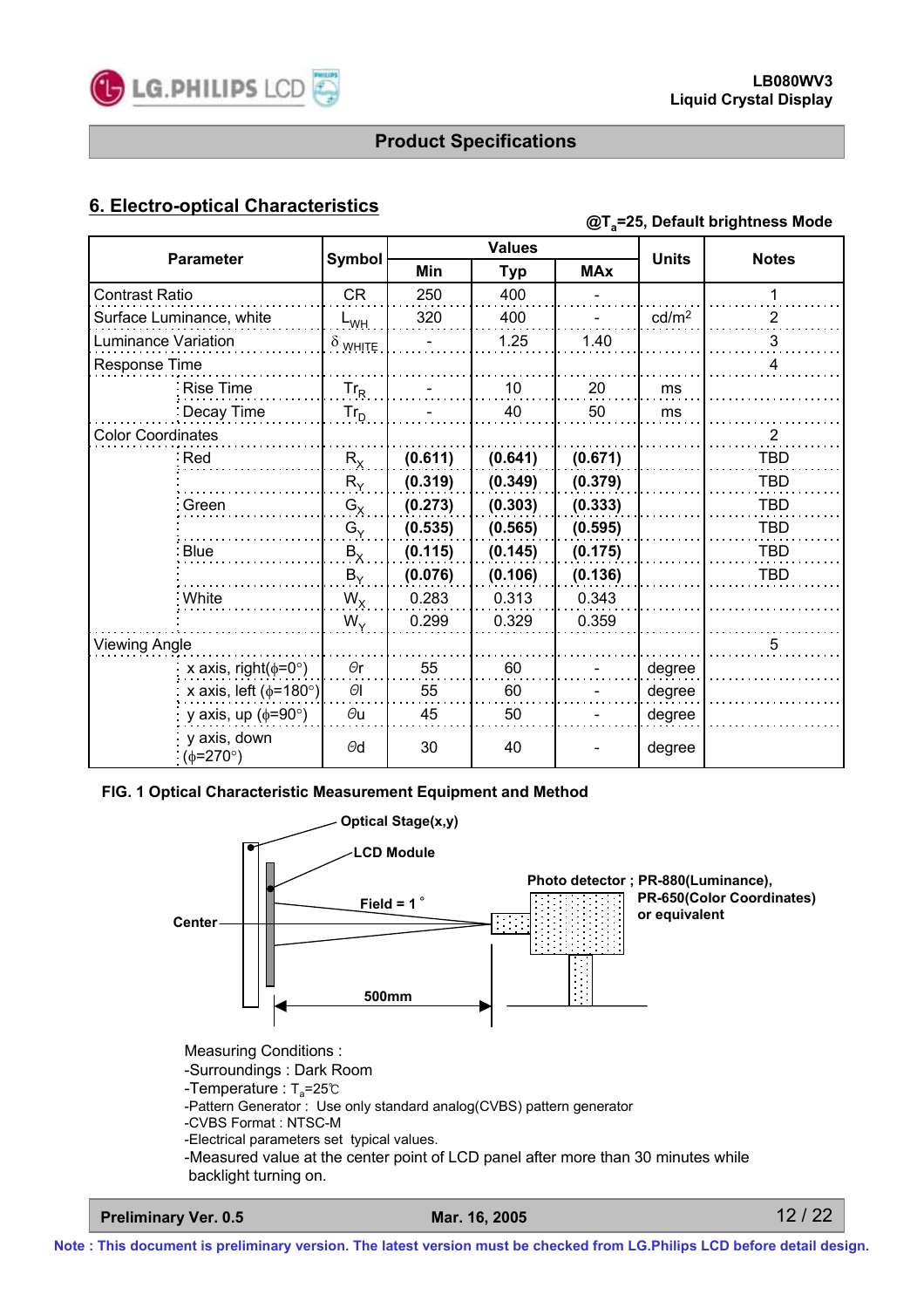

Note)

1. Contrast Ratio(CR) is defined mathematically as

Surface Luminance with all white pixels Contrast Ratio = Surface Luminance with all black pixels

- 2. Surface luminance is measured at the center point( $L_1$ ) of the LCD with all pixels displaying white at the distance of 50cm by PR-880. Color Coordinates are measured at the center point( $L_1$ ) of the LCD with all pixels displaying red, green, blue and white at the distance of 50cm by PR-650. For more information, refer to the FIG 1 and FIG 2.
- 3. The variation in surface luminance. The Panel total variation  $(\delta_{WHITE})$  is determined by measuring L<sub>N</sub> at each test position 1 through 5, and then dividing the maximum  $L<sub>N</sub>$  of 5 points luminance by minimum  $L_N$  of 5 points luminance. For more information see FIG 2.

 $\delta$ <sub>WHITE</sub> = Maximum(L<sub>1</sub>, L<sub>2</sub>, ... L<sub>5</sub>) / Minimum(L<sub>1</sub>, L<sub>2</sub>, ... L<sub>5</sub>)

- 4. Response time is the time required for the display to transition from white to black (rise time,  $Tr_R$ ) and from black to white(Decay Time,  $Tr_D$ ). For additional information see FIG 3.
- 5. Viewing angle is the angle at which the contrast ratio is greater than 10. The angles are determined for the horizontal or x axis and the vertical or y axis with respect to the z axis which is normal to the LCD surface. For more information see FIG 4.

#### **FIG. 2 Luminance**

<measuring point for surface luminance & measuring point for luminance variation>



**H,V : ACTIVE AREA**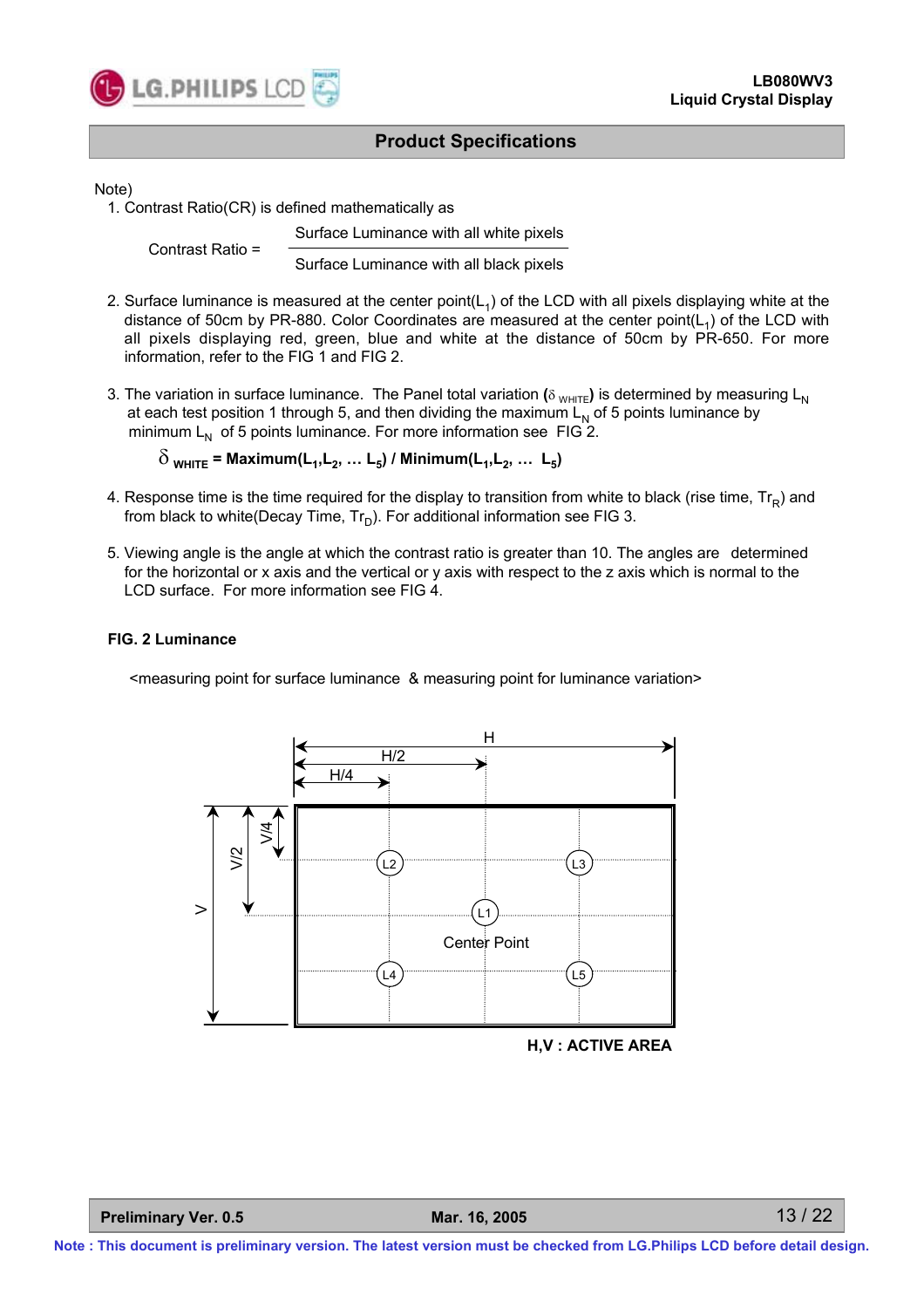

#### **FIG. 3 Response Time**

The response time is defined as the following figure and shall be measured by switching the input signal for "black" and "white".



**FIG. 4 Viewing angle**



**Preliminary Ver. 0.5 Mar. 16, 2005**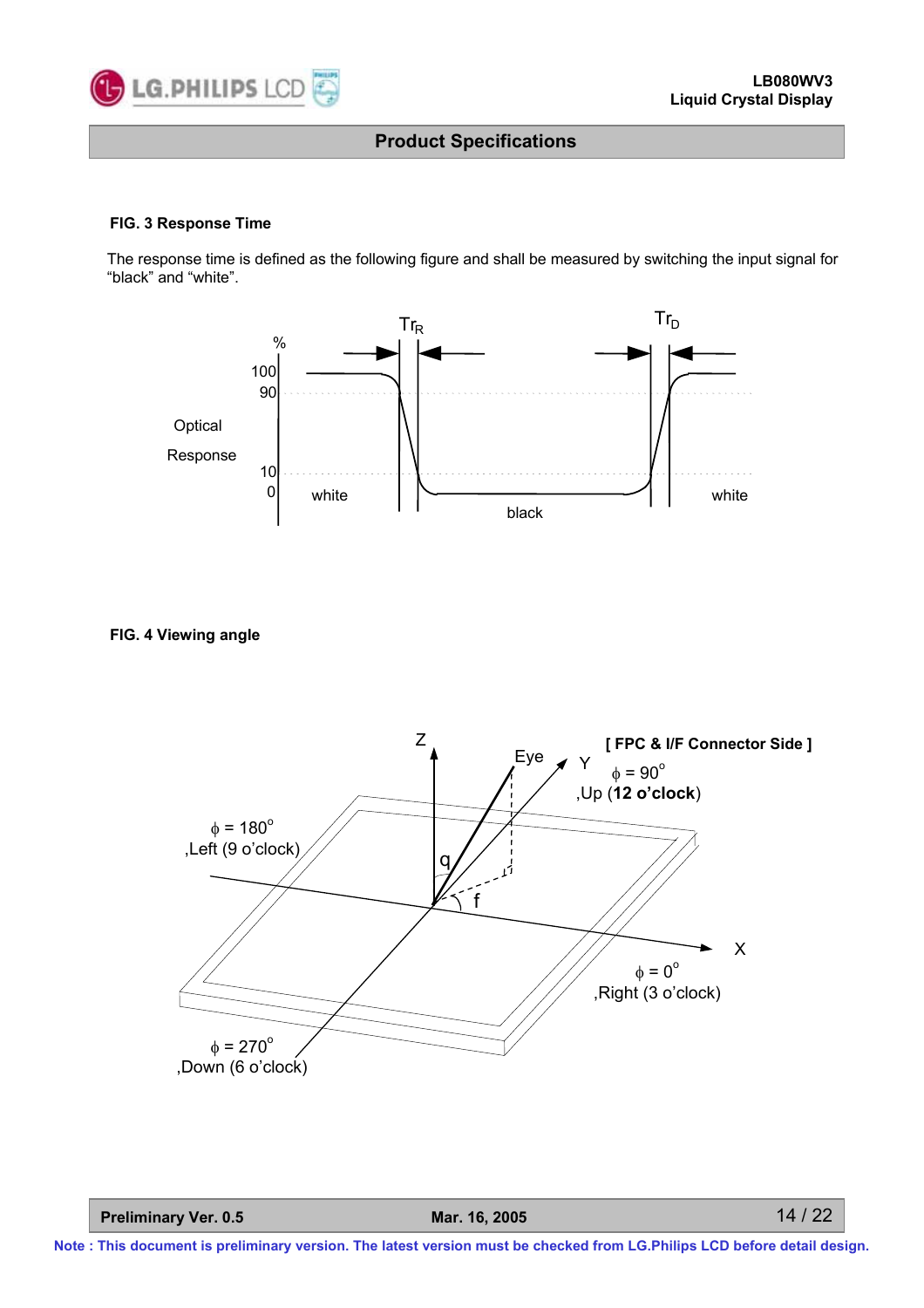

#### **7. Mechanical Characteristics**

The contents provide general mechanical characteristics for this module. In addition the figures in the next page are detailed mechanical drawing of the LCD.

| <b>Outline Dimension</b> | Horizontal       | 198.0 $(\pm 0.3)$ mm |  |
|--------------------------|------------------|----------------------|--|
|                          | Vertical         | 117.0 $(\pm 0.3)$ mm |  |
|                          | <b>Thickness</b> | 16.0 ( $\pm$ 0.3)mm  |  |
| <b>Bezel Area</b>        | Horizontal       | 181.0 $(\pm 0.5)$ mm |  |
|                          | Vertical         | 103.8 $(\pm 0.5)$ mm |  |
|                          | Horizontal       | 176.64 mm            |  |
| Active Display Area      | Vertical         | 99.36 mm             |  |
| Weight                   | 420g Max.        |                      |  |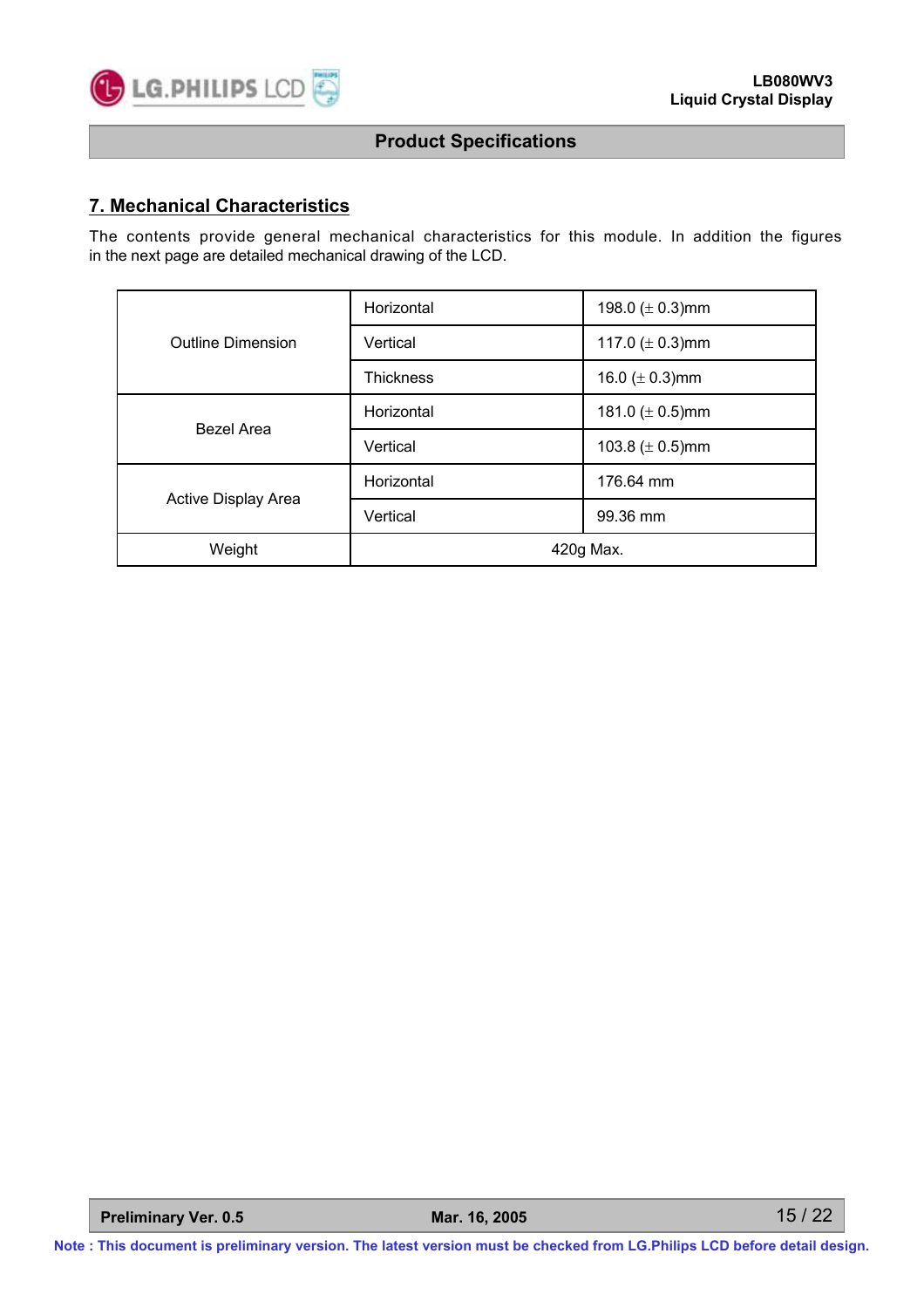

<FRONT VIEW><br>Note) Unit:[mm], General tolerance: ± 0.5mm

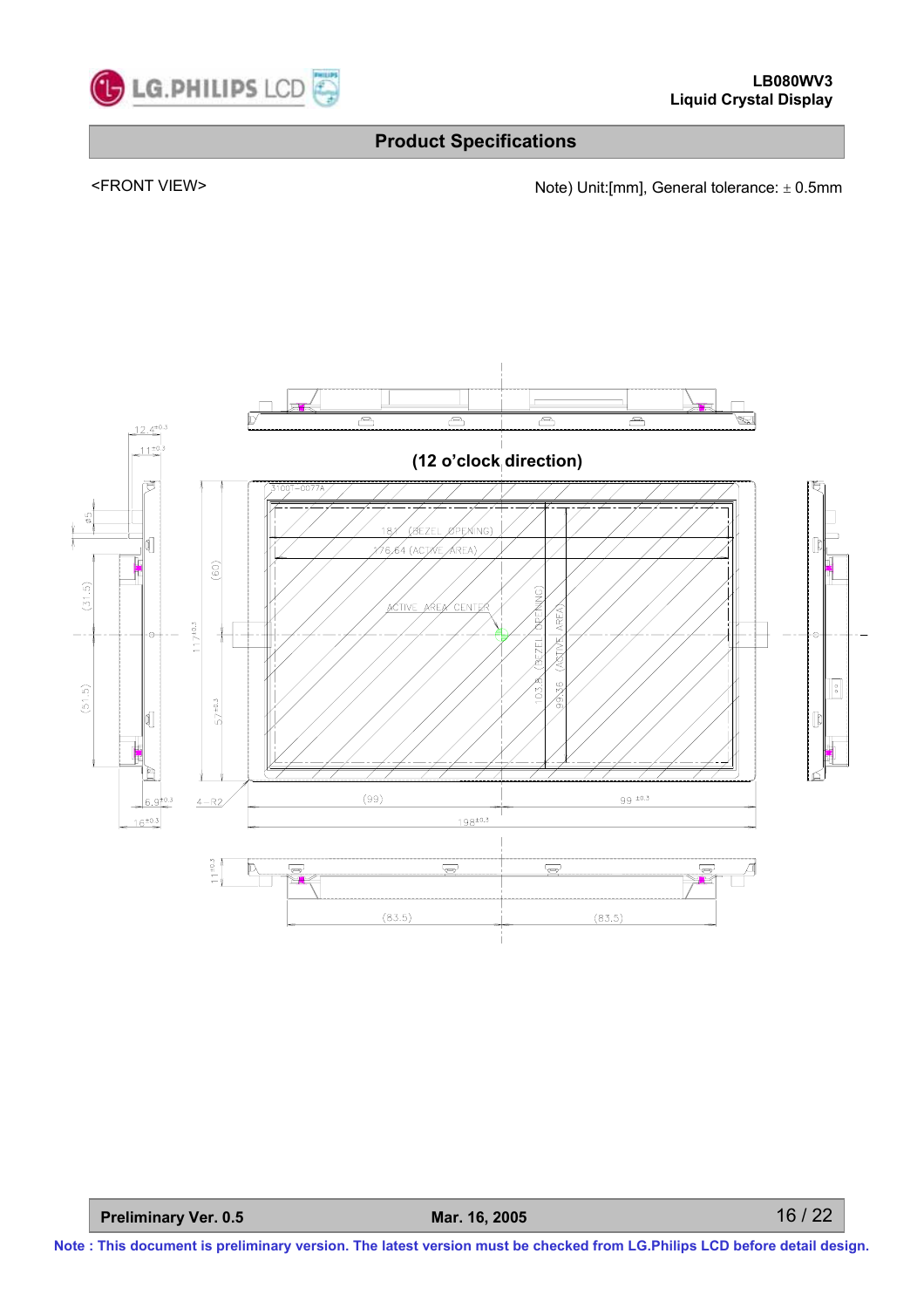

<REAR VIEW> Note) Unit:[mm], General tolerance: ± 0.5mm





Screw Torque Max 2.5Kgf.cm

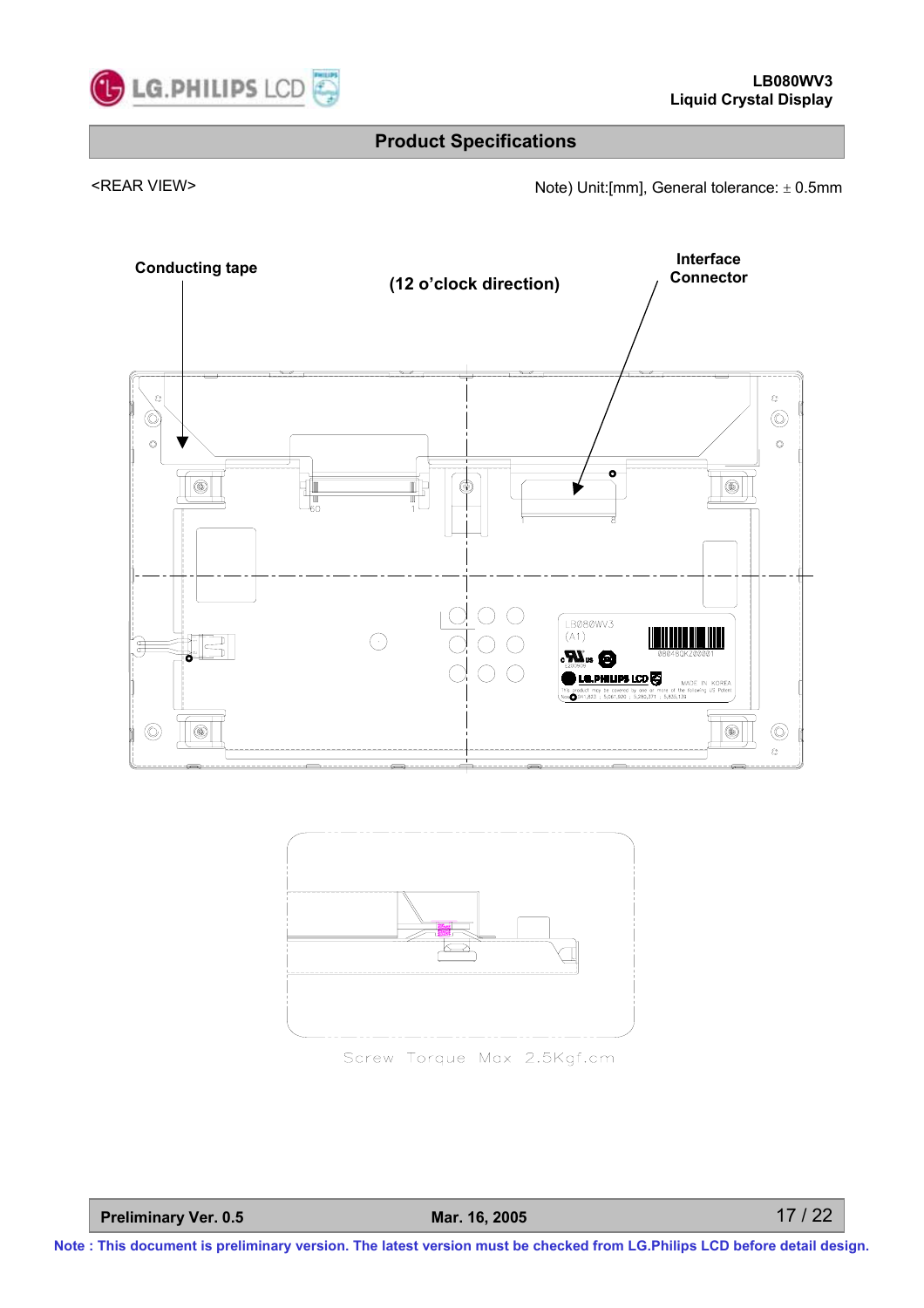

# **8. Reliability Test**

| No.            | <b>Test Items</b>                                 | <b>Test Condition</b>                                                                                                                                                      | <b>Notes</b> |
|----------------|---------------------------------------------------|----------------------------------------------------------------------------------------------------------------------------------------------------------------------------|--------------|
| 1              | High Temperature Storage Test                     | Ta=85℃ 240h                                                                                                                                                                |              |
| 2              | Low Temperature Storage Test                      | Ta=-40℃ 240h                                                                                                                                                               |              |
| 3              | <b>High Temperature Operation Test</b>            | $Tp=85^\circ$<br>240h                                                                                                                                                      |              |
| 4              | Low Temperature Operation Test                    | Ta=-30℃ 240h                                                                                                                                                               |              |
| 5              | High Temperature and High Humidity Operation Test | Tp=60℃ 90%RH 240h                                                                                                                                                          |              |
| 6              | Electro Static Discharge Test                     | -Panel Surface/Top_Case<br>: 150 $\Omega$ , 150pF, $\pm$ 15kV<br>(direct discharge, five times)<br>-Input terminal: $0 \Omega$ , 100pF, $\pm 200V$                         |              |
| $\overline{7}$ | <b>Shock Test</b><br>(non-operating)              | Half sine wave, 80G, 11ms<br>3 times shock of each six faces                                                                                                               |              |
| 8              | <b>Vibration Test</b><br>(non-operating)          | - 10Hz to 200Hz logarithm sweep for<br>15min/cycle.<br>- 10Hz to 25Hz: The amplitude is 2 mm.<br>- 25Hz to 200Hz: The acceleration is 2G.<br>$- X,Z:8$ cycle, $Y:16$ cycle |              |
| 9              | <b>Thermal Shock Test</b>                         | $-40^{\circ}$ (0.5h) ~ 85°C (0.5h) / 100 cycles<br>(no operation)                                                                                                          |              |

• Ta ; Ambient Temperature, Tp ; Panel surface Temperature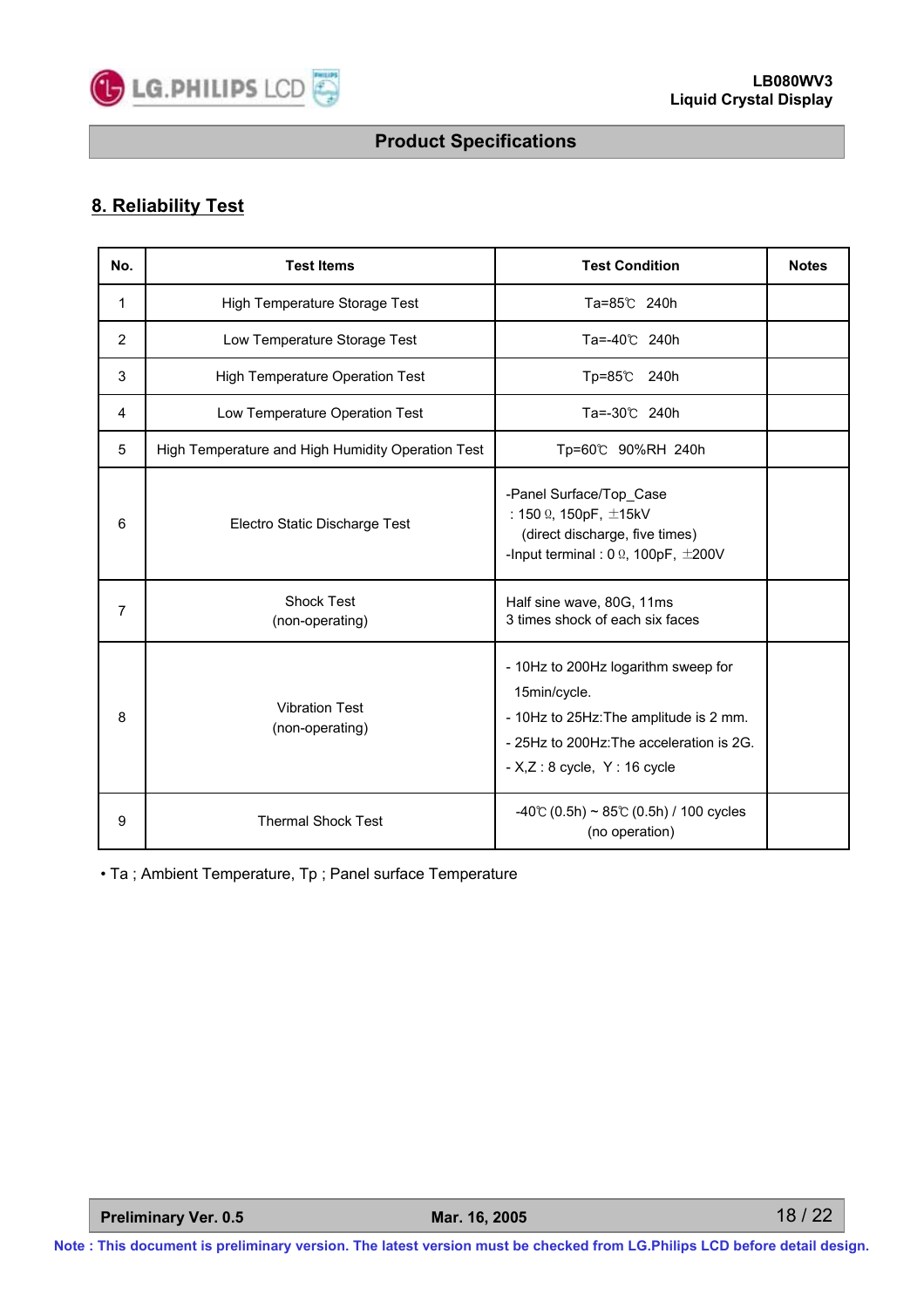

#### **9. International Standards**

#### **9-1. Safety**

a) UL 60950, Third Edition, Underwriters Laboratories, Inc., Dated Dec. 11, 2000. Standard for Safety of Information Technology Equipment, Including Electrical Business Equipment. b) CAN/CSA C22.2, No. 60950, Third Edition, Canadian Standards Association, Dec. 1, 2000. Standard for Safety of Information Technology Equipment, Including Electrical Business Equipment. c) EN 60950 : 2000, Third Edition IEC 60950 : 1999, Third Edition European Committee for Electro-technical Standardization(CENELEC) EUROPEAN STANDARD for Safety of Information Technology Equipment Including Electrical Business Equipment.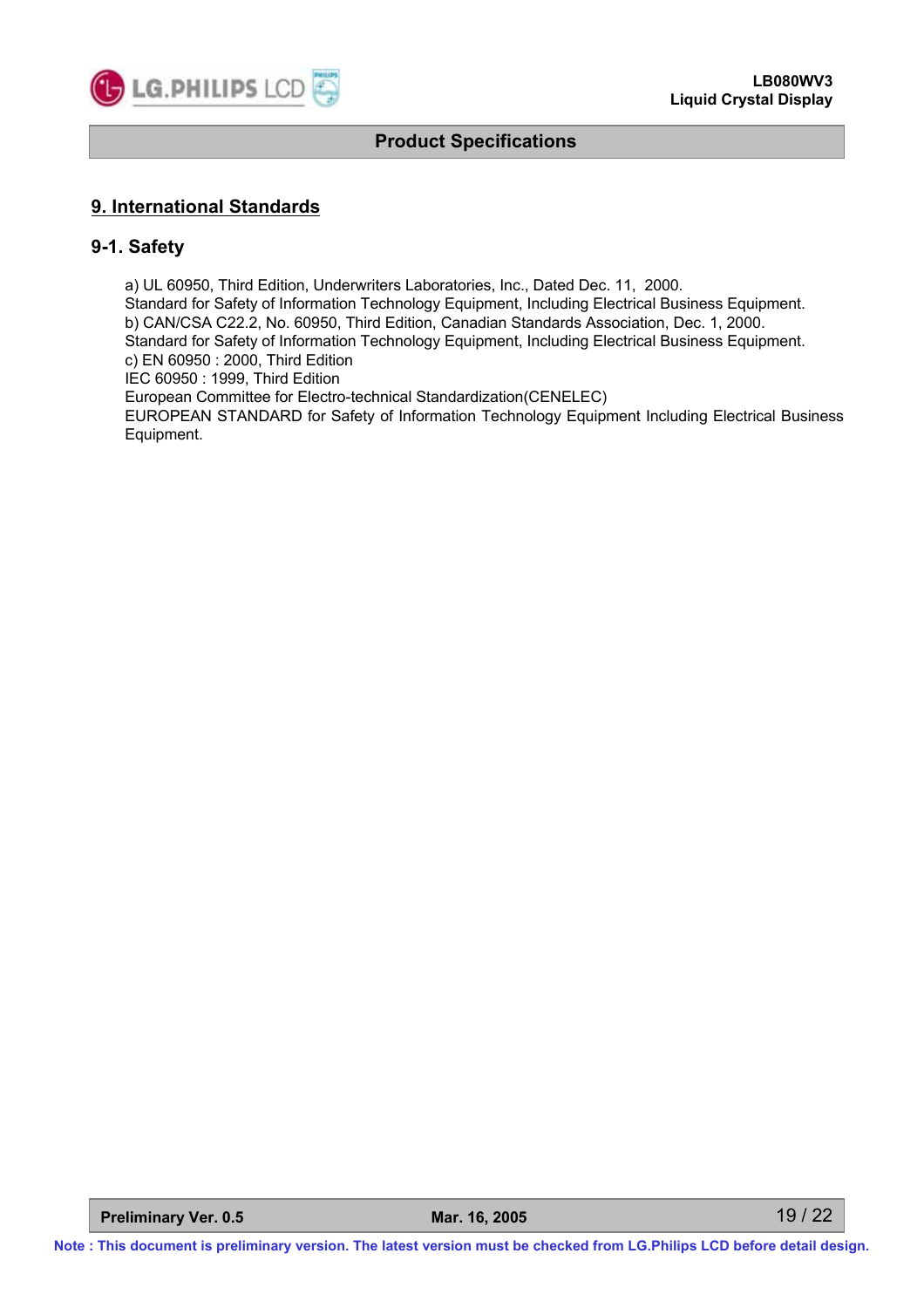

#### **10. Packing**

#### **10-1. Designation of Lot Mark**

a) Lot Mark



A,B,C : SIZE(INCH)

- 
- 

#### D : YEAR E : MONTH F : PANEL CODE G : FACTORY CODE H : ASSEMBLY CODE I,J,K,L,M : SERIAL NO.

Note

#### 1. YEAR

| Year | 97 | 98 | 99 | 2000 | 2001 | 2002 | 2003 | 2004 | 2005 | 2006   | 2007 |
|------|----|----|----|------|------|------|------|------|------|--------|------|
| Mark |    | ∼  |    |      |      |      |      |      | v    | ⌒<br>⊾ |      |

#### 2. MONTH

| Month | Jan | -<br>Feb | Mar | Apr | Mav | Jun | Jul | Aug | Sep | Oct | Nov | Dec |
|-------|-----|----------|-----|-----|-----|-----|-----|-----|-----|-----|-----|-----|
| Mark  |     |          |     |     |     |     |     |     |     |     |     |     |

3. PANEL CODE

| Panel Code | P1 Factory | P2 Factory | P3 Factory | P4 Factory | P5 Factory | Hydis Panel |
|------------|------------|------------|------------|------------|------------|-------------|
| Mark       |            |            |            |            |            |             |

4. FACTORY CODE

| Factory Code | <b>LPL Gumi</b> | LPL Nanjing | <b>HEESUNG</b> |
|--------------|-----------------|-------------|----------------|
| Mark         |                 |             |                |

5. SERIAL NO.

| Year | $\sim$ 99999    | 100000 $\sim$                |
|------|-----------------|------------------------------|
| Mark | $00001 - 99999$ | $A0001 \sim A9999$ , , Z9999 |

#### b) Location of Lot Mark

The serial no. is printed on the label. The label is attached to the backside of the LCD module. This is subject to change without prior notice.

#### **10-2. Packing Form**

- a) Package quantity in one box : 14 pcs
- b) Box Size : 329 x 278 x 271 (mm)

**Preliminary Ver. 0.5 Mar. 16, 2005**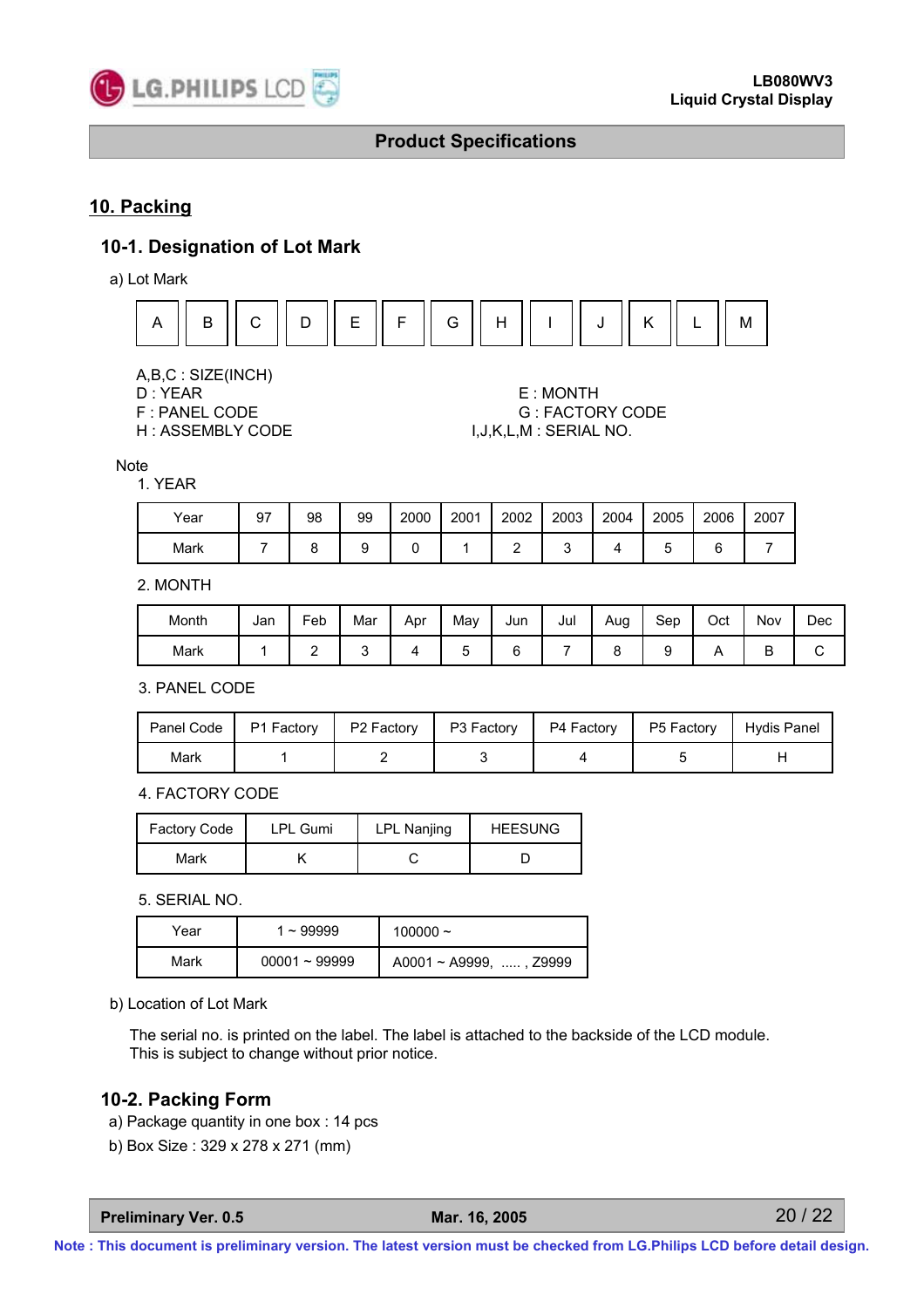

#### **11. PRECAUTIONS**

Please pay attention to the following when you use this TFT LCD module.

#### **11-1. MOUNTING PRECAUTIONS**

- (1) You must mount a module using holes arranged in four corners or four sides.
- (2) You should consider the mounting structure so that uneven force(ex. Twisted stress) is not applied to the module.

And the case on which a module is mounted should have sufficient strength so that external forces are not transmitted directly to the module.

- (3) Please attach a transparent protective plate to the surface in order to protect the polarizer. Transparent protective plate should have sufficient strength in order to the resist external forces.
- (4) You should adopt radiation structure to satisfy the temperature specification.
- (5) Acetic acid type and chlorine type materials for the cover case are not desirable because the former generates corrosive gas of attacking the polarizer at high temperature and the latter causes circuit break by electro-chemical reaction.
- (6) Do not touch, push or rub the exposed polarizers with glass, tweezers or anything harder than HB pencil lead. And please do not rub with dust clothes with chemical treatment. Do not touch the surface of polarizer for bare hand or greasy cloth.(Some cosmetics deteriorate the polarizer.)
- (7) When the surface becomes dusty, please wipe gently with absorbent cotton or other soft materials like chamois soaks with a small amount of Ethanol.
- (8) Wipe off saliva or water drops as soon as possible. Their long time contact with polarizer causes deformations and color fading.
- (9) Do not open the case because inside circuits do not have sufficient strength.
- (10) The metal case of a module should be contacted to electrical ground of your system.

#### **11-2. OPERATING PRECAUTIONS**

- (1) The spike noise causes the malfunction of circuits. It should be lower than following voltage :  $V=\pm 200$ mV(Over and under shoot voltage)
- (2) Response time depends on the temperature.(In lower temperature, it becomes longer.)
- (3) Brightness depends on the temperature. (In lower temperature, it becomes lower.) And in lower temperature, response time(required time that brightness is stable after turned on) becomes longer.
- (4) Be careful for condensation at sudden temperature change. Condensation makes damage to polarizer or electrically contacted parts. And after fading condensation, smear or spot will occur.
- (5) When fixed patterns are displayed for a long time, remnant image is likely to occur.
- (6) Module has high frequency circuits. Sufficient suppression to the electromagnetic interference shall be done by system manufacturers. Grounding and shielding methods may be important to minimize the interference.